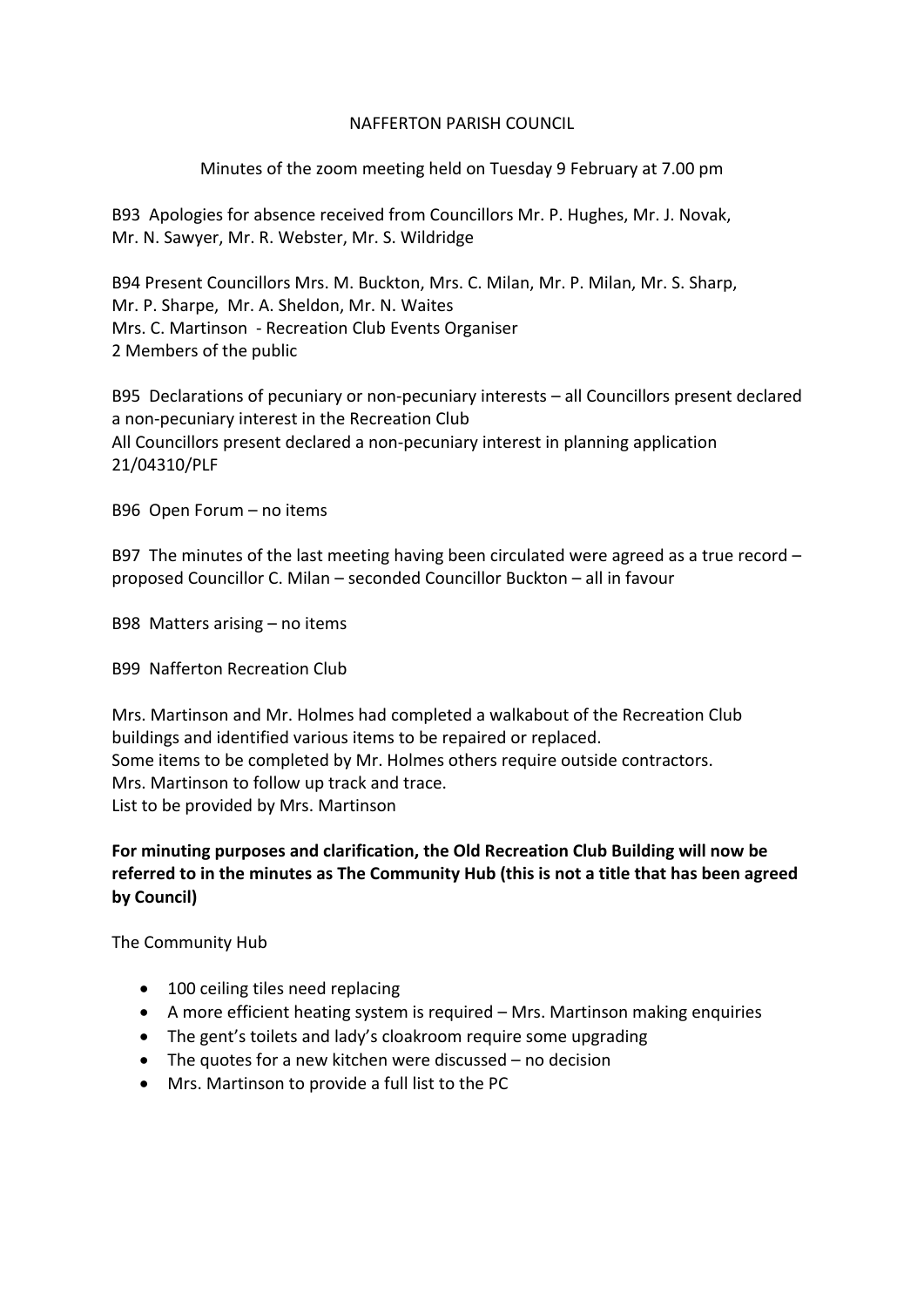### Sports and Recreation Field

Mrs. Martinson and Mr. S. Sharp had met with a groundsman to mark a running track – awaiting quote Grass dumping area for composting – Clerk to liaise with Mr. Holmes

### B100 The Mere

Correspondence from Ms. J. Carlisle and Ms. S. Hyde regarding vermin at The Mere – Councillor C. Milan had a contact with ERYC and agreed for the Clerk to pass it onto Ms. J. Carlisle and Ms. S. Hyde

Councillor P. Milan to remove Reindeers from the Mere Island and place in the Citizen Link Building

## B101 Flooding/Drainage Report

Correspondence from Ms. O'Pray and Mrs. B. Booth regarding flooding in the village – Councillor Sheldon had responded to Ms. O'Pray and Mrs. B. Booth Councillor Sharpe reported that all the recent flooding had been monitored – and felt that the clearing of the grip holes by ERYC had been inadequate.

#### B102 Planning

20/04020/PLF – Conversion of existing agricultural building to form a holiday cottage – Pockthorpe Hall, Pockthorpe, Nafferton – we have no observations to make on this application

20/4310/PLF – Erection of single storey extension to rear and external alterations – Netherdean, Nethergate, Nafferton – we have no observations to make on this application

20/4337/PAD – Display of 3 internally illuminated fascia signs – PMH Services, New Road, Nafferton – Councillor Sheldon proposed that the details were unclear on the plans – PC to request more details – seconded Councillor Sharpe – all in favour

21/00018/PLF – Installation of 3 air source heat pumps – Pockthorpe Hall, Pockthorpe, Nafferton – we have no observations to make on this application

Planning correspondence:

 $20/00110/PLF$  – Erection of a link corridor and egg packing/storage building – correspondence from Dr. Wigglesworth forwarded to ERYC planning and traffic management – response received from traffic management – awaiting response from planning dept.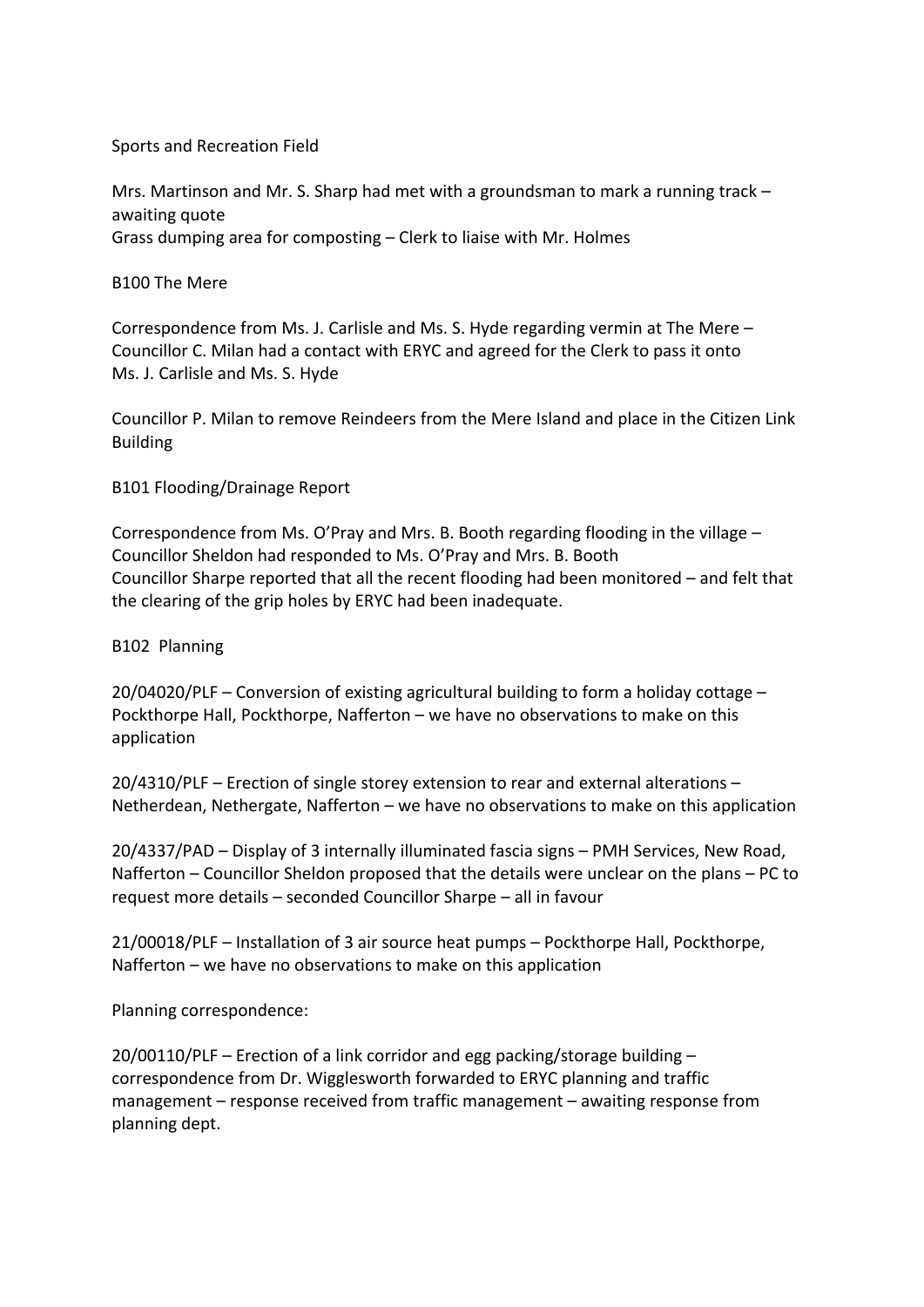Development on Westend Falls, Nafferton – correspondence from Mr. M. Tait forwarded to ERYC traffic management and ERYC planning dept – response received from traffic management – awaiting response from ERYC planning dept.

B103 Correspondence

Wilkin Chapman Solicitors – requesting information with regard to rta in October 2017 – and clerks response

Volunteers required – Age UK Telephone befriending service – on web site Mrs. R. Hickson – application to site a new seat on Nethergate – the meeting agreed for clerk to liaise with ERYC and Mrs. Hickson re the siting of a new seat. The meeting agreed to request that any new benches in the village should be made from recyclable material.

East Riding of Yorkshire Council

Census 2021 introduction – on web site The Kings Head, 22 Middle Street, Nafferton – the developer has chosen Jubilee Close New Model Code of Conduct – noted/filed

B104 Committee Reports

- Village Hall no meeting
- Jefferson Hodgson no meeting
- Feoffee Applications invited for further education bursary. A donation had been agreed to be forwarded to Nafferton school for a replacement Yurt.
- Play Area maintenance work to continue.
- Councillor C. Milan reported on the 106 Commuted Sums to be made available on the completion of the Westend Falls development.
- Web all in order

B105 Village Maintenance

- Footpath on Nethergate between Pinders Keep and Nether Farm reported to Network Rail and they are to re-instate
- Foot Bridge leading from The Parks to Nethergate Feoffee/ERYC
- Flooding on North Street and Nethergate reported to ERYC
- 2 Grit bins Clerk to liaise with Mr. Holmes. The village Salt bins require re filling
- Bus Shelter the maintenance and a new sign for the Bus Shelter were discussed Mrs. Martinson to request a quote for a new name plate.
- A site for the new wall hanging being prepared was discussed an area in the Recreation Club building was favoured
- Councillor Sharpe suggested that the PC should hold on stock sandbags in case of property flooding – suggestion declined – ERYC must be contacted if any property was in danger of flooding.
- Littering on Ward Lea to be reported to ERYC

B106 Accounts